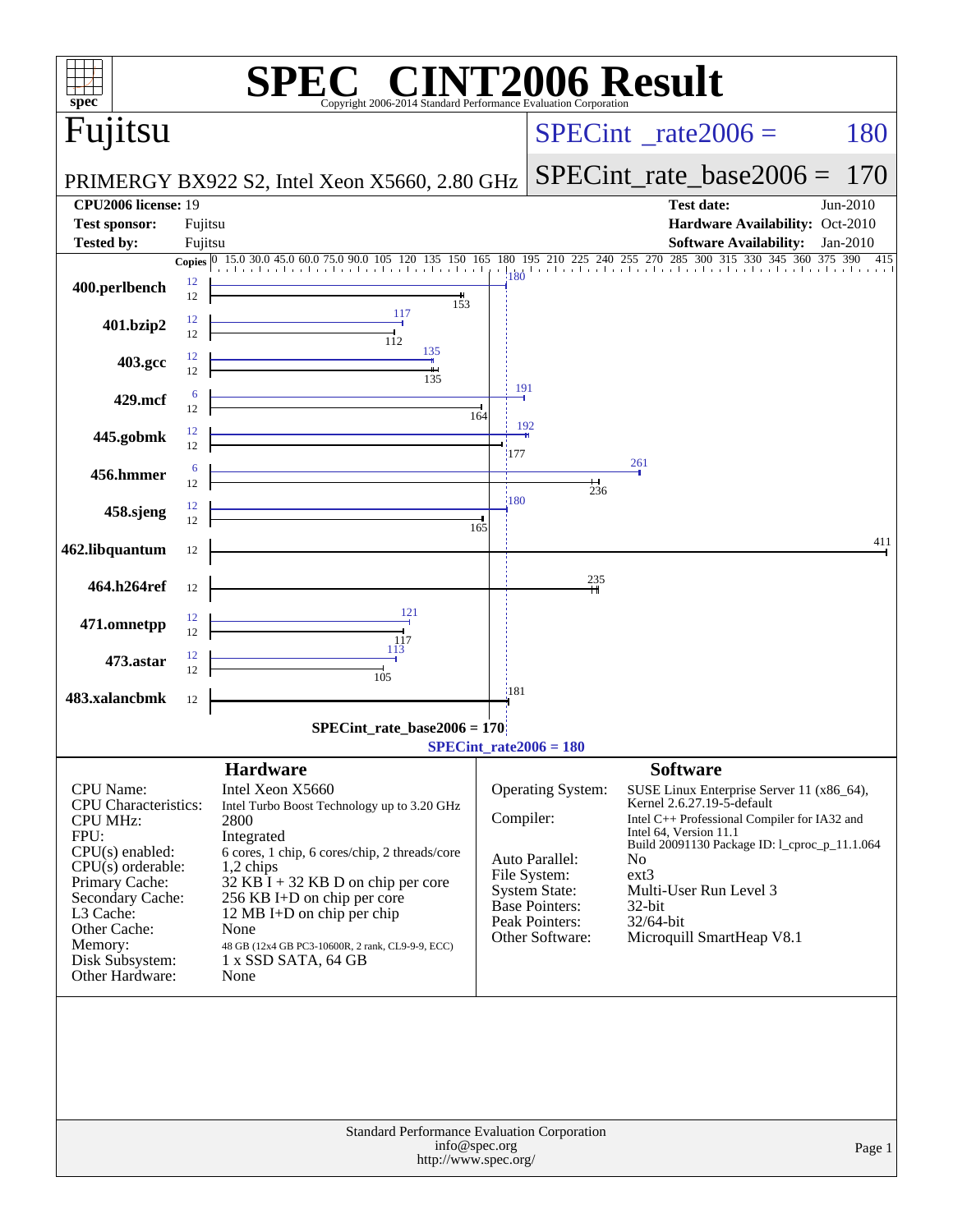

# **[SPEC CINT2006 Result](http://www.spec.org/auto/cpu2006/Docs/result-fields.html#SPECCINT2006Result)**

## Fujitsu

### SPECint rate $2006 = 180$

PRIMERGY BX922 S2, Intel Xeon X5660, 2.80 GHz

[SPECint\\_rate\\_base2006 =](http://www.spec.org/auto/cpu2006/Docs/result-fields.html#SPECintratebase2006) 170

#### **[CPU2006 license:](http://www.spec.org/auto/cpu2006/Docs/result-fields.html#CPU2006license)** 19 **[Test date:](http://www.spec.org/auto/cpu2006/Docs/result-fields.html#Testdate)** Jun-2010

**[Test sponsor:](http://www.spec.org/auto/cpu2006/Docs/result-fields.html#Testsponsor)** Fujitsu **[Hardware Availability:](http://www.spec.org/auto/cpu2006/Docs/result-fields.html#HardwareAvailability)** Oct-2010 **[Tested by:](http://www.spec.org/auto/cpu2006/Docs/result-fields.html#Testedby)** Fujitsu **[Software Availability:](http://www.spec.org/auto/cpu2006/Docs/result-fields.html#SoftwareAvailability)** Jan-2010

#### **[Results Table](http://www.spec.org/auto/cpu2006/Docs/result-fields.html#ResultsTable)**

|                    | <b>Base</b>   |                |            |                                                                                                          |       |                |            |               | <b>Peak</b>    |              |                |              |                |              |  |
|--------------------|---------------|----------------|------------|----------------------------------------------------------------------------------------------------------|-------|----------------|------------|---------------|----------------|--------------|----------------|--------------|----------------|--------------|--|
| <b>Benchmark</b>   | <b>Copies</b> | <b>Seconds</b> | Ratio      | <b>Seconds</b>                                                                                           | Ratio | <b>Seconds</b> | Ratio      | <b>Copies</b> | <b>Seconds</b> | <b>Ratio</b> | <b>Seconds</b> | <b>Ratio</b> | <b>Seconds</b> | <b>Ratio</b> |  |
| 400.perlbench      | 12            | 772            | 152        | 762                                                                                                      | 154   | 768            | 153        | 12            | 653            | 180          | 653            | <b>180</b>   | 652            | 180          |  |
| 401.bzip2          | 12            | 1035           | 112        | 1039                                                                                                     | 111   | 1038           | 112        | 12            | 993            | 117          | 993            | 117          | 991            | 117          |  |
| $403.\mathrm{gcc}$ | 12            | 719            | 134        | 696                                                                                                      | 139   | 714            | <b>135</b> | 12            | 719            | 134          | 712            | 136          | 718            | 135          |  |
| $429$ .mcf         | 12            | 665            | 164        | 664                                                                                                      | 165   | 666            | 164        |               | 287            | 191          | 286            | 191          | 287            | <u>191</u>   |  |
| 445.gobmk          | 12            | 712            | 177        | 712                                                                                                      | 177   | 709            | 177        | 12            | 657            | 192          | 650            | 194          | 656            | <u>192</u>   |  |
| 456.hmmer          | 12            | 474            | 236        | 474                                                                                                      | 236   | 482            | 232        |               | 214            | 262          | 215            | 260          | 214            | 261          |  |
| $458$ sjeng        | 12            | 878            | <b>165</b> | 879                                                                                                      | 165   | 876            | 166        | 12            | 805            | 180          | 807            | 180          | 805            | 180          |  |
| 462.libquantum     | 12            | 606            | 411        | 605                                                                                                      | 411   | 605            | 411        | 12            | 606            | 411          | 605            | 411          | 605            | 411          |  |
| 464.h264ref        | 12            | 1146           | 232        | 1126                                                                                                     | 236   | 1131           | 235        | 12            | 1146           | 232          | 1126           | 236          | 1131           | 235          |  |
| $471$ .omnetpp     | 12            | 639            | 117        | 640                                                                                                      | 117   | 641            | 117        | 12            | 619            | 121          | 619            | <b>121</b>   | 619            | 121          |  |
| 473.astar          | 12            | 803            | <b>105</b> | 803                                                                                                      | 105   | 800            | 105        | 12            | 746            | 113          | 747            | 113          | 747            | 113          |  |
| 483.xalancbmk      | 12            | 457            | 181        | 456                                                                                                      | 182   | 457            | 181        | 12            | 457            | 181          | 456            | 182          | 457            | 181          |  |
|                    |               |                |            | Results appear in the order in which they were run. Bold underlined text indicates a median measurement. |       |                |            |               |                |              |                |              |                |              |  |

### **[Submit Notes](http://www.spec.org/auto/cpu2006/Docs/result-fields.html#SubmitNotes)**

The config file option 'submit' was used. numactl was used to bind copies to the cores

### **[Operating System Notes](http://www.spec.org/auto/cpu2006/Docs/result-fields.html#OperatingSystemNotes)**

'ulimit -s unlimited' was used to set the stacksize to unlimited prior to run

### **[Platform Notes](http://www.spec.org/auto/cpu2006/Docs/result-fields.html#PlatformNotes)**

 BIOS configuration: Data Reuse Optimization = Disabled Performance/Power Setting = Traditional

### **[General Notes](http://www.spec.org/auto/cpu2006/Docs/result-fields.html#GeneralNotes)**

 For information about Fujitsu please visit: <http://www.fujitsu.com> Binaries were compiled on SLES 10 with Binutils 2.18.50.0.7.20080502

### **[Base Compiler Invocation](http://www.spec.org/auto/cpu2006/Docs/result-fields.html#BaseCompilerInvocation)**

[C benchmarks](http://www.spec.org/auto/cpu2006/Docs/result-fields.html#Cbenchmarks): [icc -m32](http://www.spec.org/cpu2006/results/res2010q3/cpu2006-20100702-12122.flags.html#user_CCbase_intel_icc_32bit_5ff4a39e364c98233615fdd38438c6f2)

Continued on next page

Standard Performance Evaluation Corporation [info@spec.org](mailto:info@spec.org) <http://www.spec.org/>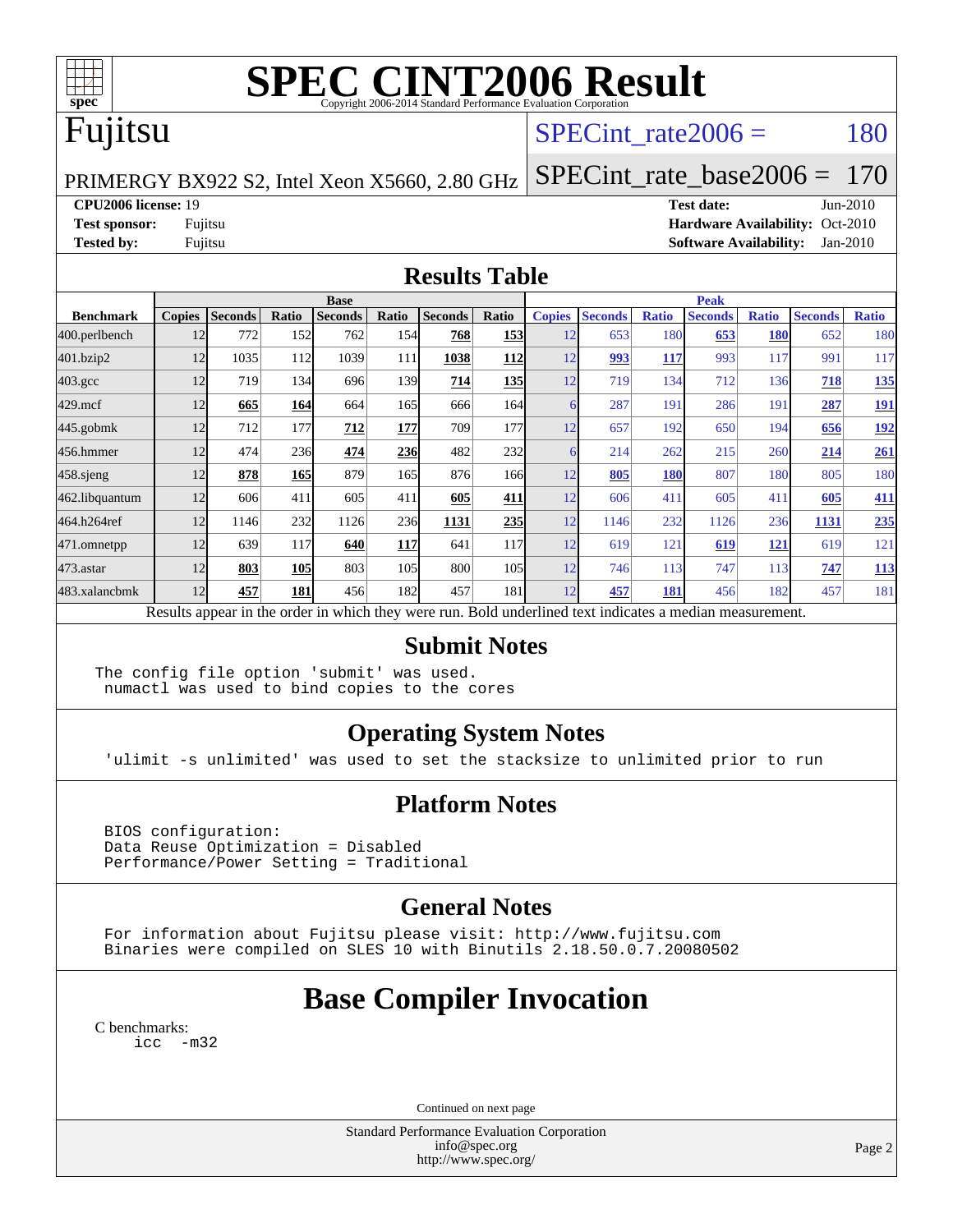| <b>SPEC CINT2006 Result</b><br>spec<br>Copyright 2006-2014 Standard Performance Evaluation Corporation                                                             |                                                                                                                 |  |  |  |  |  |  |  |  |
|--------------------------------------------------------------------------------------------------------------------------------------------------------------------|-----------------------------------------------------------------------------------------------------------------|--|--|--|--|--|--|--|--|
| Fujitsu                                                                                                                                                            | 180<br>$SPECint rate 2006 =$                                                                                    |  |  |  |  |  |  |  |  |
| PRIMERGY BX922 S2, Intel Xeon X5660, 2.80 GHz                                                                                                                      | $SPECint_rate_base2006 =$<br>170                                                                                |  |  |  |  |  |  |  |  |
| CPU2006 license: 19<br><b>Test sponsor:</b><br>Fujitsu<br>Fujitsu<br><b>Tested by:</b>                                                                             | <b>Test date:</b><br>Jun-2010<br>Hardware Availability: Oct-2010<br><b>Software Availability:</b><br>$Jan-2010$ |  |  |  |  |  |  |  |  |
| <b>Base Compiler Invocation (Continued)</b><br>$C_{++}$ benchmarks:<br>icpc -m32                                                                                   |                                                                                                                 |  |  |  |  |  |  |  |  |
| <b>Base Portability Flags</b><br>400.perlbench: - DSPEC_CPU_LINUX_IA32<br>462.libquantum: -DSPEC_CPU_LINUX<br>483.xalancbmk: - DSPEC CPU LINUX                     |                                                                                                                 |  |  |  |  |  |  |  |  |
| <b>Base Optimization Flags</b><br>C benchmarks:                                                                                                                    |                                                                                                                 |  |  |  |  |  |  |  |  |
| -xSSE4.2 -ipo -03 -no-prec-div -static -opt-prefetch                                                                                                               |                                                                                                                 |  |  |  |  |  |  |  |  |
| $C_{++}$ benchmarks:<br>-xSSE4.2 -ipo -03 -no-prec-div -opt-prefetch -Wl,-z, muldefs<br>-L/home/cmplr/usr3/alrahate/cpu2006.1.1.ic11.1/libic11.1-32bit -lsmartheap |                                                                                                                 |  |  |  |  |  |  |  |  |
| <b>Base Other Flags</b>                                                                                                                                            |                                                                                                                 |  |  |  |  |  |  |  |  |
| C benchmarks:<br>403.gcc: -Dalloca=_alloca                                                                                                                         |                                                                                                                 |  |  |  |  |  |  |  |  |
| <b>Peak Compiler Invocation</b><br>C benchmarks (except as noted below):<br>$-m32$<br>icc                                                                          |                                                                                                                 |  |  |  |  |  |  |  |  |
| 401.bzip2: icc -m64                                                                                                                                                |                                                                                                                 |  |  |  |  |  |  |  |  |
| 456.hmmer: $\text{icc}$ -m64                                                                                                                                       |                                                                                                                 |  |  |  |  |  |  |  |  |
| 458.sjeng: icc -m64                                                                                                                                                |                                                                                                                 |  |  |  |  |  |  |  |  |
| C++ benchmarks (except as noted below):<br>icpc -m32                                                                                                               |                                                                                                                 |  |  |  |  |  |  |  |  |
| 473.astar: icpc -m64                                                                                                                                               |                                                                                                                 |  |  |  |  |  |  |  |  |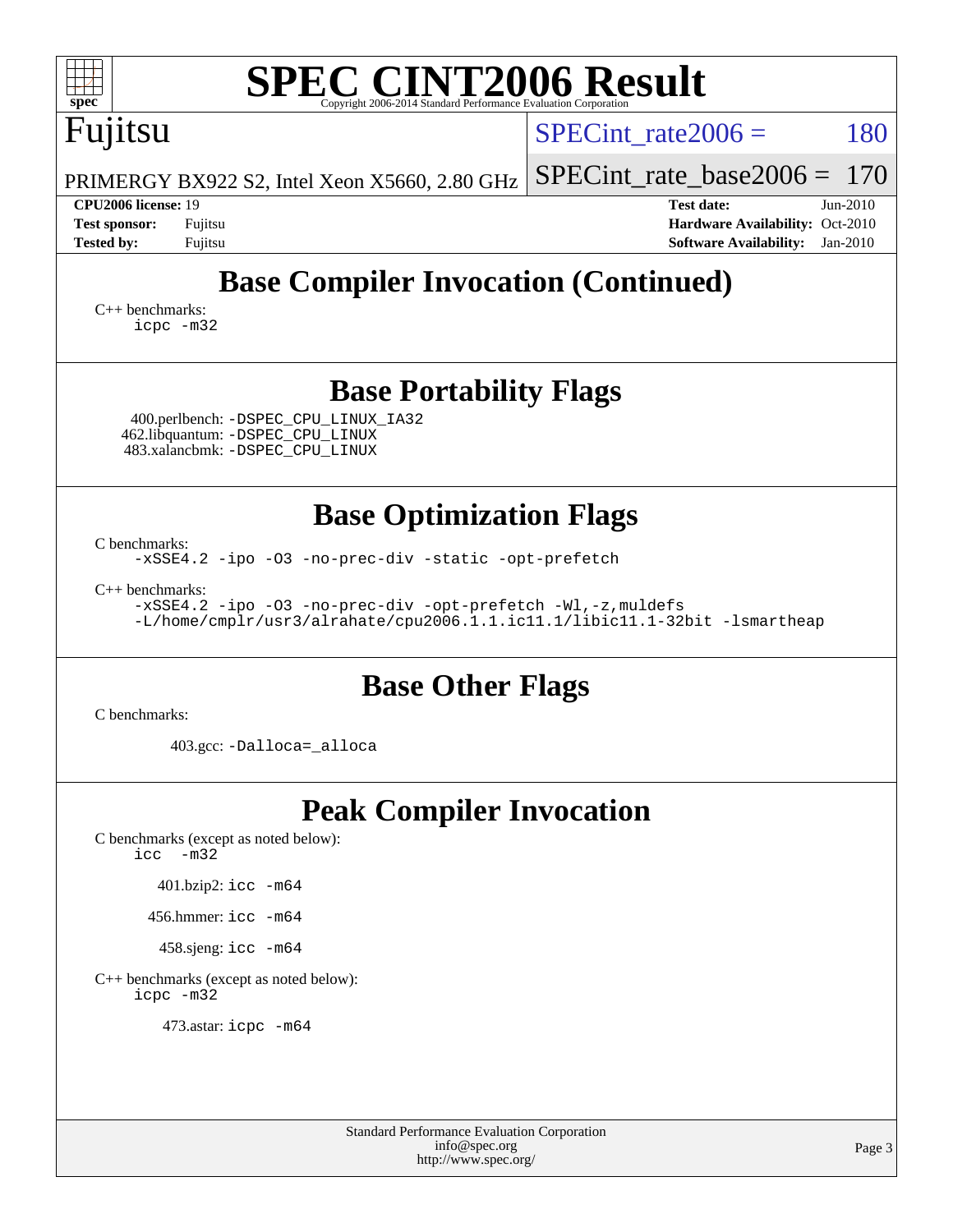

# **[SPEC CINT2006 Result](http://www.spec.org/auto/cpu2006/Docs/result-fields.html#SPECCINT2006Result)**

# Fujitsu

SPECint rate $2006 = 180$ 

[SPECint\\_rate\\_base2006 =](http://www.spec.org/auto/cpu2006/Docs/result-fields.html#SPECintratebase2006) 170

PRIMERGY BX922 S2, Intel Xeon X5660, 2.80 GHz

**[CPU2006 license:](http://www.spec.org/auto/cpu2006/Docs/result-fields.html#CPU2006license)** 19 **[Test date:](http://www.spec.org/auto/cpu2006/Docs/result-fields.html#Testdate)** Jun-2010 **[Test sponsor:](http://www.spec.org/auto/cpu2006/Docs/result-fields.html#Testsponsor)** Fujitsu **[Hardware Availability:](http://www.spec.org/auto/cpu2006/Docs/result-fields.html#HardwareAvailability)** Oct-2010 **[Tested by:](http://www.spec.org/auto/cpu2006/Docs/result-fields.html#Testedby)** Fujitsu **[Software Availability:](http://www.spec.org/auto/cpu2006/Docs/result-fields.html#SoftwareAvailability)** Jan-2010

### **[Peak Portability Flags](http://www.spec.org/auto/cpu2006/Docs/result-fields.html#PeakPortabilityFlags)**

 400.perlbench: [-DSPEC\\_CPU\\_LINUX\\_IA32](http://www.spec.org/cpu2006/results/res2010q3/cpu2006-20100702-12122.flags.html#b400.perlbench_peakCPORTABILITY_DSPEC_CPU_LINUX_IA32) 401.bzip2: [-DSPEC\\_CPU\\_LP64](http://www.spec.org/cpu2006/results/res2010q3/cpu2006-20100702-12122.flags.html#suite_peakCPORTABILITY401_bzip2_DSPEC_CPU_LP64) 456.hmmer: [-DSPEC\\_CPU\\_LP64](http://www.spec.org/cpu2006/results/res2010q3/cpu2006-20100702-12122.flags.html#suite_peakCPORTABILITY456_hmmer_DSPEC_CPU_LP64) 458.sjeng: [-DSPEC\\_CPU\\_LP64](http://www.spec.org/cpu2006/results/res2010q3/cpu2006-20100702-12122.flags.html#suite_peakCPORTABILITY458_sjeng_DSPEC_CPU_LP64) 462.libquantum: [-DSPEC\\_CPU\\_LINUX](http://www.spec.org/cpu2006/results/res2010q3/cpu2006-20100702-12122.flags.html#b462.libquantum_peakCPORTABILITY_DSPEC_CPU_LINUX) 473.astar: [-DSPEC\\_CPU\\_LP64](http://www.spec.org/cpu2006/results/res2010q3/cpu2006-20100702-12122.flags.html#suite_peakCXXPORTABILITY473_astar_DSPEC_CPU_LP64) 483.xalancbmk: [-DSPEC\\_CPU\\_LINUX](http://www.spec.org/cpu2006/results/res2010q3/cpu2006-20100702-12122.flags.html#b483.xalancbmk_peakCXXPORTABILITY_DSPEC_CPU_LINUX)

### **[Peak Optimization Flags](http://www.spec.org/auto/cpu2006/Docs/result-fields.html#PeakOptimizationFlags)**

[C benchmarks](http://www.spec.org/auto/cpu2006/Docs/result-fields.html#Cbenchmarks):

Standard Performance Evaluation Corporation [info@spec.org](mailto:info@spec.org) <http://www.spec.org/> Page 4 400.perlbench: [-xSSE4.2](http://www.spec.org/cpu2006/results/res2010q3/cpu2006-20100702-12122.flags.html#user_peakPASS2_CFLAGSPASS2_LDCFLAGS400_perlbench_f-xSSE42_f91528193cf0b216347adb8b939d4107)(pass 2) [-prof-gen](http://www.spec.org/cpu2006/results/res2010q3/cpu2006-20100702-12122.flags.html#user_peakPASS1_CFLAGSPASS1_LDCFLAGS400_perlbench_prof_gen_e43856698f6ca7b7e442dfd80e94a8fc)(pass 1) [-ipo](http://www.spec.org/cpu2006/results/res2010q3/cpu2006-20100702-12122.flags.html#user_peakPASS2_CFLAGSPASS2_LDCFLAGS400_perlbench_f-ipo)(pass 2) [-O3](http://www.spec.org/cpu2006/results/res2010q3/cpu2006-20100702-12122.flags.html#user_peakPASS2_CFLAGSPASS2_LDCFLAGS400_perlbench_f-O3)(pass 2) [-no-prec-div](http://www.spec.org/cpu2006/results/res2010q3/cpu2006-20100702-12122.flags.html#user_peakPASS2_CFLAGSPASS2_LDCFLAGS400_perlbench_f-no-prec-div)(pass 2) [-static](http://www.spec.org/cpu2006/results/res2010q3/cpu2006-20100702-12122.flags.html#user_peakPASS2_CFLAGSPASS2_LDCFLAGS400_perlbench_f-static)(pass 2) [-prof-use](http://www.spec.org/cpu2006/results/res2010q3/cpu2006-20100702-12122.flags.html#user_peakPASS2_CFLAGSPASS2_LDCFLAGS400_perlbench_prof_use_bccf7792157ff70d64e32fe3e1250b55)(pass 2) [-ansi-alias](http://www.spec.org/cpu2006/results/res2010q3/cpu2006-20100702-12122.flags.html#user_peakCOPTIMIZE400_perlbench_f-ansi-alias) 401.bzip2: [-xSSE4.2](http://www.spec.org/cpu2006/results/res2010q3/cpu2006-20100702-12122.flags.html#user_peakPASS2_CFLAGSPASS2_LDCFLAGS401_bzip2_f-xSSE42_f91528193cf0b216347adb8b939d4107)(pass 2) [-prof-gen](http://www.spec.org/cpu2006/results/res2010q3/cpu2006-20100702-12122.flags.html#user_peakPASS1_CFLAGSPASS1_LDCFLAGS401_bzip2_prof_gen_e43856698f6ca7b7e442dfd80e94a8fc)(pass 1) [-ipo](http://www.spec.org/cpu2006/results/res2010q3/cpu2006-20100702-12122.flags.html#user_peakPASS2_CFLAGSPASS2_LDCFLAGS401_bzip2_f-ipo)(pass 2) [-O3](http://www.spec.org/cpu2006/results/res2010q3/cpu2006-20100702-12122.flags.html#user_peakPASS2_CFLAGSPASS2_LDCFLAGS401_bzip2_f-O3)(pass 2) [-no-prec-div](http://www.spec.org/cpu2006/results/res2010q3/cpu2006-20100702-12122.flags.html#user_peakPASS2_CFLAGSPASS2_LDCFLAGS401_bzip2_f-no-prec-div)(pass 2) [-static](http://www.spec.org/cpu2006/results/res2010q3/cpu2006-20100702-12122.flags.html#user_peakPASS2_CFLAGSPASS2_LDCFLAGS401_bzip2_f-static)(pass 2) [-prof-use](http://www.spec.org/cpu2006/results/res2010q3/cpu2006-20100702-12122.flags.html#user_peakPASS2_CFLAGSPASS2_LDCFLAGS401_bzip2_prof_use_bccf7792157ff70d64e32fe3e1250b55)(pass 2) [-opt-prefetch](http://www.spec.org/cpu2006/results/res2010q3/cpu2006-20100702-12122.flags.html#user_peakCOPTIMIZE401_bzip2_f-opt-prefetch) [-ansi-alias](http://www.spec.org/cpu2006/results/res2010q3/cpu2006-20100702-12122.flags.html#user_peakCOPTIMIZE401_bzip2_f-ansi-alias) [-auto-ilp32](http://www.spec.org/cpu2006/results/res2010q3/cpu2006-20100702-12122.flags.html#user_peakCOPTIMIZE401_bzip2_f-auto-ilp32) 403.gcc: [-xSSE4.2](http://www.spec.org/cpu2006/results/res2010q3/cpu2006-20100702-12122.flags.html#user_peakCOPTIMIZE403_gcc_f-xSSE42_f91528193cf0b216347adb8b939d4107) [-ipo](http://www.spec.org/cpu2006/results/res2010q3/cpu2006-20100702-12122.flags.html#user_peakCOPTIMIZE403_gcc_f-ipo) [-O3](http://www.spec.org/cpu2006/results/res2010q3/cpu2006-20100702-12122.flags.html#user_peakCOPTIMIZE403_gcc_f-O3) [-no-prec-div](http://www.spec.org/cpu2006/results/res2010q3/cpu2006-20100702-12122.flags.html#user_peakCOPTIMIZE403_gcc_f-no-prec-div) [-static](http://www.spec.org/cpu2006/results/res2010q3/cpu2006-20100702-12122.flags.html#user_peakCOPTIMIZE403_gcc_f-static) 429.mcf: [-xSSE4.2](http://www.spec.org/cpu2006/results/res2010q3/cpu2006-20100702-12122.flags.html#user_peakCOPTIMIZE429_mcf_f-xSSE42_f91528193cf0b216347adb8b939d4107) [-ipo](http://www.spec.org/cpu2006/results/res2010q3/cpu2006-20100702-12122.flags.html#user_peakCOPTIMIZE429_mcf_f-ipo) [-O3](http://www.spec.org/cpu2006/results/res2010q3/cpu2006-20100702-12122.flags.html#user_peakCOPTIMIZE429_mcf_f-O3) [-no-prec-div](http://www.spec.org/cpu2006/results/res2010q3/cpu2006-20100702-12122.flags.html#user_peakCOPTIMIZE429_mcf_f-no-prec-div) [-static](http://www.spec.org/cpu2006/results/res2010q3/cpu2006-20100702-12122.flags.html#user_peakCOPTIMIZE429_mcf_f-static) [-opt-prefetch](http://www.spec.org/cpu2006/results/res2010q3/cpu2006-20100702-12122.flags.html#user_peakCOPTIMIZE429_mcf_f-opt-prefetch) 445.gobmk: [-xSSE4.2](http://www.spec.org/cpu2006/results/res2010q3/cpu2006-20100702-12122.flags.html#user_peakPASS2_CFLAGSPASS2_LDCFLAGS445_gobmk_f-xSSE42_f91528193cf0b216347adb8b939d4107)(pass 2) [-prof-gen](http://www.spec.org/cpu2006/results/res2010q3/cpu2006-20100702-12122.flags.html#user_peakPASS1_CFLAGSPASS1_LDCFLAGS445_gobmk_prof_gen_e43856698f6ca7b7e442dfd80e94a8fc)(pass 1) [-prof-use](http://www.spec.org/cpu2006/results/res2010q3/cpu2006-20100702-12122.flags.html#user_peakPASS2_CFLAGSPASS2_LDCFLAGS445_gobmk_prof_use_bccf7792157ff70d64e32fe3e1250b55)(pass 2) [-O2](http://www.spec.org/cpu2006/results/res2010q3/cpu2006-20100702-12122.flags.html#user_peakCOPTIMIZE445_gobmk_f-O2) [-ipo](http://www.spec.org/cpu2006/results/res2010q3/cpu2006-20100702-12122.flags.html#user_peakCOPTIMIZE445_gobmk_f-ipo) [-no-prec-div](http://www.spec.org/cpu2006/results/res2010q3/cpu2006-20100702-12122.flags.html#user_peakCOPTIMIZE445_gobmk_f-no-prec-div) [-ansi-alias](http://www.spec.org/cpu2006/results/res2010q3/cpu2006-20100702-12122.flags.html#user_peakCOPTIMIZE445_gobmk_f-ansi-alias) 456.hmmer: [-xSSE4.2](http://www.spec.org/cpu2006/results/res2010q3/cpu2006-20100702-12122.flags.html#user_peakCOPTIMIZE456_hmmer_f-xSSE42_f91528193cf0b216347adb8b939d4107) [-ipo](http://www.spec.org/cpu2006/results/res2010q3/cpu2006-20100702-12122.flags.html#user_peakCOPTIMIZE456_hmmer_f-ipo) [-O3](http://www.spec.org/cpu2006/results/res2010q3/cpu2006-20100702-12122.flags.html#user_peakCOPTIMIZE456_hmmer_f-O3) [-no-prec-div](http://www.spec.org/cpu2006/results/res2010q3/cpu2006-20100702-12122.flags.html#user_peakCOPTIMIZE456_hmmer_f-no-prec-div) [-static](http://www.spec.org/cpu2006/results/res2010q3/cpu2006-20100702-12122.flags.html#user_peakCOPTIMIZE456_hmmer_f-static) [-unroll2](http://www.spec.org/cpu2006/results/res2010q3/cpu2006-20100702-12122.flags.html#user_peakCOPTIMIZE456_hmmer_f-unroll_784dae83bebfb236979b41d2422d7ec2) [-ansi-alias](http://www.spec.org/cpu2006/results/res2010q3/cpu2006-20100702-12122.flags.html#user_peakCOPTIMIZE456_hmmer_f-ansi-alias) [-auto-ilp32](http://www.spec.org/cpu2006/results/res2010q3/cpu2006-20100702-12122.flags.html#user_peakCOPTIMIZE456_hmmer_f-auto-ilp32) 458.sjeng: [-xSSE4.2](http://www.spec.org/cpu2006/results/res2010q3/cpu2006-20100702-12122.flags.html#user_peakPASS2_CFLAGSPASS2_LDCFLAGS458_sjeng_f-xSSE42_f91528193cf0b216347adb8b939d4107)(pass 2) [-prof-gen](http://www.spec.org/cpu2006/results/res2010q3/cpu2006-20100702-12122.flags.html#user_peakPASS1_CFLAGSPASS1_LDCFLAGS458_sjeng_prof_gen_e43856698f6ca7b7e442dfd80e94a8fc)(pass 1) [-ipo](http://www.spec.org/cpu2006/results/res2010q3/cpu2006-20100702-12122.flags.html#user_peakPASS2_CFLAGSPASS2_LDCFLAGS458_sjeng_f-ipo)(pass 2) [-O3](http://www.spec.org/cpu2006/results/res2010q3/cpu2006-20100702-12122.flags.html#user_peakPASS2_CFLAGSPASS2_LDCFLAGS458_sjeng_f-O3)(pass 2) [-no-prec-div](http://www.spec.org/cpu2006/results/res2010q3/cpu2006-20100702-12122.flags.html#user_peakPASS2_CFLAGSPASS2_LDCFLAGS458_sjeng_f-no-prec-div)(pass 2) [-static](http://www.spec.org/cpu2006/results/res2010q3/cpu2006-20100702-12122.flags.html#user_peakPASS2_CFLAGSPASS2_LDCFLAGS458_sjeng_f-static)(pass 2) [-prof-use](http://www.spec.org/cpu2006/results/res2010q3/cpu2006-20100702-12122.flags.html#user_peakPASS2_CFLAGSPASS2_LDCFLAGS458_sjeng_prof_use_bccf7792157ff70d64e32fe3e1250b55)(pass 2) [-unroll4](http://www.spec.org/cpu2006/results/res2010q3/cpu2006-20100702-12122.flags.html#user_peakCOPTIMIZE458_sjeng_f-unroll_4e5e4ed65b7fd20bdcd365bec371b81f) [-auto-ilp32](http://www.spec.org/cpu2006/results/res2010q3/cpu2006-20100702-12122.flags.html#user_peakCOPTIMIZE458_sjeng_f-auto-ilp32)  $462$ .libquantum: basepeak = yes  $464.h264$ ref: basepeak = yes [C++ benchmarks:](http://www.spec.org/auto/cpu2006/Docs/result-fields.html#CXXbenchmarks) 471.omnetpp: [-xSSE4.2](http://www.spec.org/cpu2006/results/res2010q3/cpu2006-20100702-12122.flags.html#user_peakPASS2_CXXFLAGSPASS2_LDCXXFLAGS471_omnetpp_f-xSSE42_f91528193cf0b216347adb8b939d4107)(pass 2) [-prof-gen](http://www.spec.org/cpu2006/results/res2010q3/cpu2006-20100702-12122.flags.html#user_peakPASS1_CXXFLAGSPASS1_LDCXXFLAGS471_omnetpp_prof_gen_e43856698f6ca7b7e442dfd80e94a8fc)(pass 1) [-ipo](http://www.spec.org/cpu2006/results/res2010q3/cpu2006-20100702-12122.flags.html#user_peakPASS2_CXXFLAGSPASS2_LDCXXFLAGS471_omnetpp_f-ipo)(pass 2) [-O3](http://www.spec.org/cpu2006/results/res2010q3/cpu2006-20100702-12122.flags.html#user_peakPASS2_CXXFLAGSPASS2_LDCXXFLAGS471_omnetpp_f-O3)(pass 2) [-no-prec-div](http://www.spec.org/cpu2006/results/res2010q3/cpu2006-20100702-12122.flags.html#user_peakPASS2_CXXFLAGSPASS2_LDCXXFLAGS471_omnetpp_f-no-prec-div)(pass 2) [-prof-use](http://www.spec.org/cpu2006/results/res2010q3/cpu2006-20100702-12122.flags.html#user_peakPASS2_CXXFLAGSPASS2_LDCXXFLAGS471_omnetpp_prof_use_bccf7792157ff70d64e32fe3e1250b55)(pass 2) [-ansi-alias](http://www.spec.org/cpu2006/results/res2010q3/cpu2006-20100702-12122.flags.html#user_peakCXXOPTIMIZE471_omnetpp_f-ansi-alias) [-opt-ra-region-strategy=block](http://www.spec.org/cpu2006/results/res2010q3/cpu2006-20100702-12122.flags.html#user_peakCXXOPTIMIZE471_omnetpp_f-opt-ra-region-strategy-block_a0a37c372d03933b2a18d4af463c1f69) [-Wl,-z,muldefs](http://www.spec.org/cpu2006/results/res2010q3/cpu2006-20100702-12122.flags.html#user_peakEXTRA_LDFLAGS471_omnetpp_link_force_multiple1_74079c344b956b9658436fd1b6dd3a8a) [-L/home/cmplr/usr3/alrahate/cpu2006.1.1.ic11.1/libic11.1-32bit -lsmartheap](http://www.spec.org/cpu2006/results/res2010q3/cpu2006-20100702-12122.flags.html#user_peakEXTRA_LIBS471_omnetpp_SmartHeap_d86dffe4a79b79ef8890d5cce17030c3) 473.astar: [-xSSE4.2](http://www.spec.org/cpu2006/results/res2010q3/cpu2006-20100702-12122.flags.html#user_peakPASS2_CXXFLAGSPASS2_LDCXXFLAGS473_astar_f-xSSE42_f91528193cf0b216347adb8b939d4107)(pass 2) [-prof-gen](http://www.spec.org/cpu2006/results/res2010q3/cpu2006-20100702-12122.flags.html#user_peakPASS1_CXXFLAGSPASS1_LDCXXFLAGS473_astar_prof_gen_e43856698f6ca7b7e442dfd80e94a8fc)(pass 1) [-ipo](http://www.spec.org/cpu2006/results/res2010q3/cpu2006-20100702-12122.flags.html#user_peakPASS2_CXXFLAGSPASS2_LDCXXFLAGS473_astar_f-ipo)(pass 2) [-O3](http://www.spec.org/cpu2006/results/res2010q3/cpu2006-20100702-12122.flags.html#user_peakPASS2_CXXFLAGSPASS2_LDCXXFLAGS473_astar_f-O3)(pass 2) [-no-prec-div](http://www.spec.org/cpu2006/results/res2010q3/cpu2006-20100702-12122.flags.html#user_peakPASS2_CXXFLAGSPASS2_LDCXXFLAGS473_astar_f-no-prec-div)(pass 2) [-prof-use](http://www.spec.org/cpu2006/results/res2010q3/cpu2006-20100702-12122.flags.html#user_peakPASS2_CXXFLAGSPASS2_LDCXXFLAGS473_astar_prof_use_bccf7792157ff70d64e32fe3e1250b55)(pass 2) [-ansi-alias](http://www.spec.org/cpu2006/results/res2010q3/cpu2006-20100702-12122.flags.html#user_peakCXXOPTIMIZE473_astar_f-ansi-alias) [-opt-ra-region-strategy=routine](http://www.spec.org/cpu2006/results/res2010q3/cpu2006-20100702-12122.flags.html#user_peakCXXOPTIMIZE473_astar_f-opt-ra-region-strategy-routine_ba086ea3b1d46a52e1238e2ca173ed44) [-Wl,-z,muldefs](http://www.spec.org/cpu2006/results/res2010q3/cpu2006-20100702-12122.flags.html#user_peakEXTRA_LDFLAGS473_astar_link_force_multiple1_74079c344b956b9658436fd1b6dd3a8a) [-L/home/cmplr/usr3/alrahate/cpu2006.1.1.ic11.1/libic11.1-64bit -lsmartheap64](http://www.spec.org/cpu2006/results/res2010q3/cpu2006-20100702-12122.flags.html#user_peakEXTRA_LIBS473_astar_SmartHeap64_e2306cda84805d1ab360117a79ff779c) Continued on next page